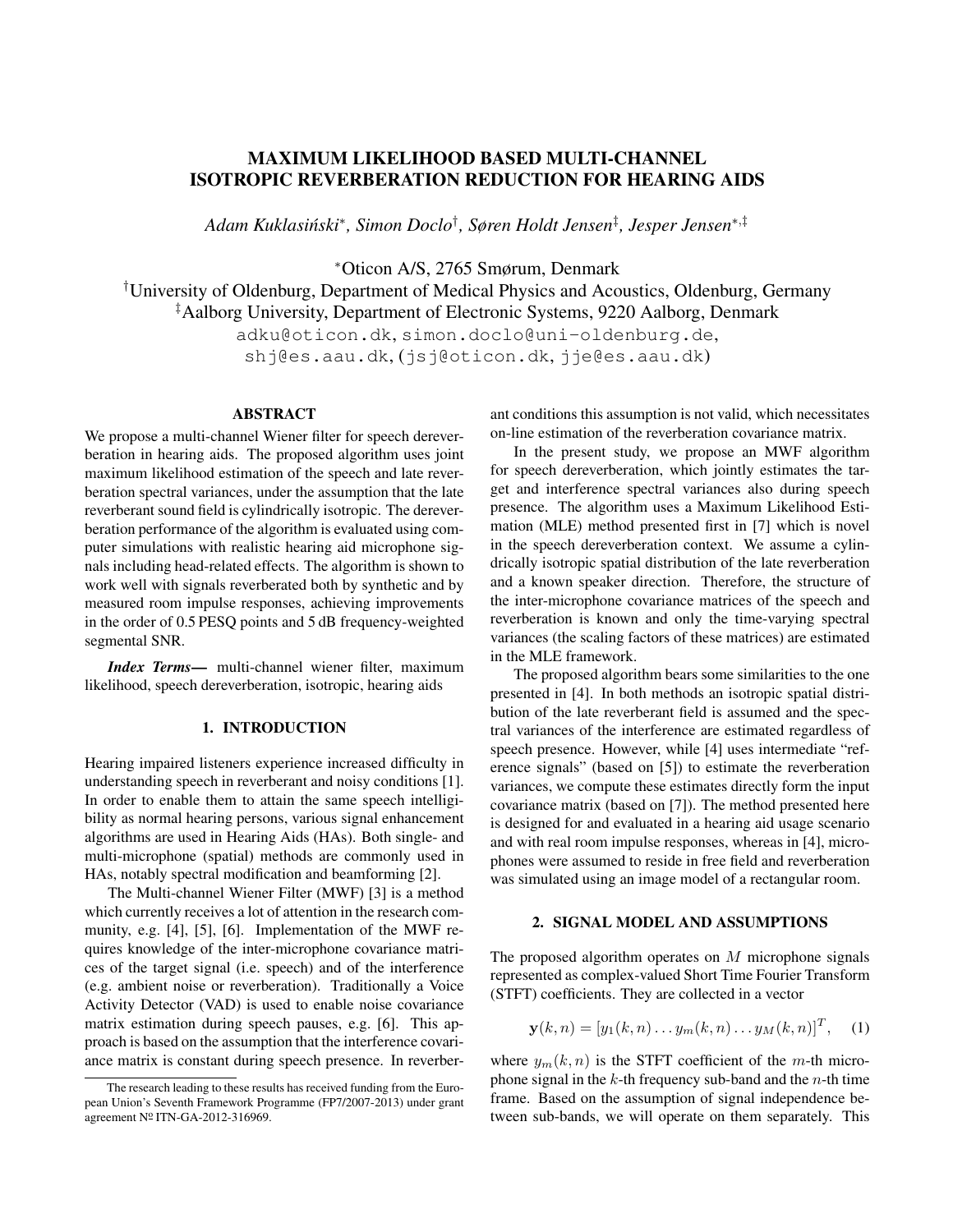allows us to omit the frequency index  $k$  in the following description without loss of generality.

The input signal  $y(n)$  is assumed to be the sum of the target speech component  $s(n)$  and an interference component  $\mathbf{v}(n)$ . Both  $\mathbf{s}(n)$  and  $\mathbf{v}(n)$  are defined similarly to (1). The interference  $\mathbf{v}(n)$  is assumed to be late reverberation, ambient noise, or a sum of both. In either case, it is assumed to be uncorrelated to the target speech component  $s(n)$ . This allows us to model the covariance matrix of the input as the sum of the covariance matrices of the two signal components:

$$
\begin{aligned} \mathbf{\Phi}_{\mathbf{y}}(n) &= E\{\mathbf{y}(n)\mathbf{y}^{H}(n)\} \\ &= E\{\mathbf{s}(n)\mathbf{s}^{H}(n)\} + E\{\mathbf{v}(n)\mathbf{v}^{H}(n)\} \\ &= \mathbf{\Phi}_{\mathbf{s}}(n) + \mathbf{\Phi}_{\mathbf{v}}(n). \end{aligned} \tag{2}
$$

We model the speaker as a point source and therefore the speech component can be expressed as

$$
\mathbf{s}(n) = s(n)\mathbf{d}.\tag{3}
$$

The scalar signal  $s(n)$  represents the speech signal at a certain reference position, commonly chosen as one of the microphones. Elements of the vector d represent relative transfer functions of the speech signal between the reference position and all microphones of the array. The vector d is assumed to be known, and depends primarily on the microphone array geometry and on the direction of the speech source. In the beamforming context, we will refer to d as a steering vector.

We employ an isotropic model of the interference  $\mathbf{v}(n)$ . Taking this and (3) into account, (2) can be rewritten as

$$
\Phi_{\mathbf{y}}(n) = \underbrace{\phi_s(n) \mathbf{d} \mathbf{d}^H}_{\Phi_{\mathbf{s}}(n)} + \underbrace{\phi_v(n) \mathbf{\Gamma}_{\text{iso}}}_{\Phi_{\mathbf{v}}(n)},\tag{4}
$$

where  $\phi_s(n)$  and  $\phi_v(n)$  are, respectively, (scalar) spectral variances of the speech and of the interference component of the reference microphone signal. Because, in general, the speech and noise processes are non-stationary, their variances  $\phi_s(n)$  and  $\phi_v(n)$  are time-varying. The matrix  $\Gamma_{\text{iso}}$  is the normalized covariance matrix of the isotropic sound field, and similarly to d, is assumed to be known and constant.

### 2.1. Discussion of validity of assumptions

The intended application of the proposed algorithm is intelligibility improvement of reverberant and/or noisy speech in HAs. Assumptions with regard to the employed signal model are made to capture aspects of the actual physical signals which are most relevant to this particular task and application.

In reverberant conditions, speech intelligibility is affected primarily by late reverberation, whereas early reflections are believed to be beneficial [8]. For that reason, the model of the interference was chosen to describe properties of specifically the late part of the reverberation.

In [9], the spatial energy distribution of reverberant sound fields was studied. It was shown that all spatial directions are represented in the late reverberant energy, but only few directions are in the energy of early reflections. This supports our assumption that the late reverberant field is isotropic.

An isotropic model of the ambient noise is also ecologically justified, especially in applications where there is no prior knowledge on the spatial distribution of the noise, e.g. in hearing aids. The spatial probability distribution of the noise impinging on the microphone array can reasonably be assumed uniform, i.e. isotropic.

The assumption of d being known is reasonable in hearing aid design. It is supported by the fact that, in most situations, the hearing aid user is looking at the person he is speaking with (e.g. to facilitate lip reading). Hence, d corresponds to a target source frontal to the HA user.

In the present work, the interference  $\mathbf{v}(n)$  is modeled as independent, and therefore uncorrelated with the speech signal  $s(n)$ . This assumption is natural for the ambient noise but is questionable with regard to the reverberation. Our rationale is that the late part of the room impulse responses is considerably disrupted by thermal fluctuations [10] and small movements of the source and microphone array [11]. These instabilities are unavoidable in real use of a HA and effectively decorrelate the late reverberation from the direct sound.

### 3. MULTI-CHANNEL WIENER FILTER

It is well known that the MWF is the Linear Minimum Mean Square Error (LMMSE) solution to the problem of signal estimation in a setup presented in Section 2, [3]. It is also well known that the MWF can be factorized into a Minimum Variance Distortionless Response (MVDR) beamformer and a Single Channel (SC) Wiener filter [3].

The structure of the proposed MWF-type algorithm is depicted in Fig. 1. The signal resulting from the MWF is the LMMSE estimate of the target speech signal at the reference position and may be written as

$$
\hat{s}(n) = \mathbf{w}_{\text{mwf}}^{H}(n)\mathbf{y}(n), \text{ where}
$$
\n(5a)

$$
\mathbf{w}_{\rm mwf}(n) = \underbrace{\left[\frac{\phi_{s_o}(n)}{\phi_{s_o}(n) + \phi_{v_o}(n)}\right]}_{g_{\rm sc}(n)} \underbrace{\frac{\Gamma_{\rm iso}^{-1}\mathbf{d}}{\mathbf{d}^H\Gamma_{\rm iso}^{-1}\mathbf{d}}}_{\mathbf{w}_{\rm mwdr}}.
$$
 (5b)

In (5a–5b) the vector of MVDR beamformer coefficients and the SC Wiener filter gain have been denoted as  $w_{\text{mvdr}}$  and  $g_{\rm sc}(n)$ , respectively.  $\phi_{s_o}(n)$  and  $\phi_{v_o}(n)$  denote the spectral variances of the speech and the interference at the output of the MVDR beamformer. They can be expressed as

$$
\phi_{s_o}(n) = \phi_s(n),\tag{6a}
$$

$$
\phi_{v_o}(n) = \phi_v(n) (\mathbf{d}^H \mathbf{\Gamma}_{\text{iso}}^{-1} \mathbf{d})^{-1}.
$$
 (6b)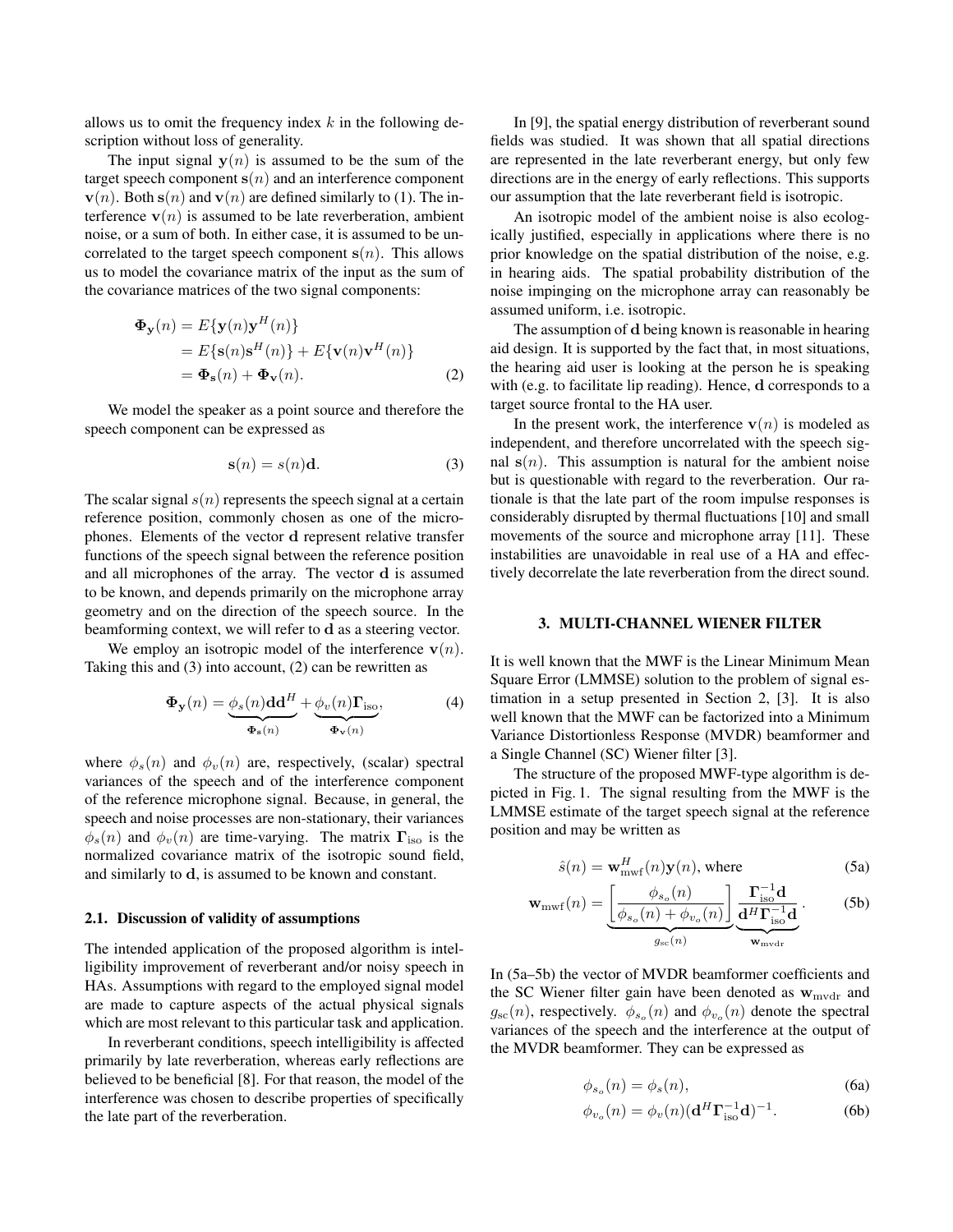

Fig. 1. Block diagram of the proposed algorithm.

The MVDR beamformer does not distort the variance of the speech (6a), but the variance of the interference has to be corrected by the beamformer suppression factor (6b) [3]. It is important to note that  $w_{\text{mvdr}}$  depends only on  $\Gamma_{\text{iso}}$  and d. Because we assume that these are known and constant, the beamformer coefficients  $w_{\text{mvdr}}$  can be calculated beforehand.

The SC Wiener filter gain  $g_{\rm sc}(n)$  is time-varying and depends on the spectral variances  $\phi_s(n)$  and  $\phi_v(n)$ . They are unknown and have to be estimated from the noisy/reverberant observations  $y(n)$  for each time frame and frequency bin.

Several methods exist for estimating  $\phi_s(n)$  and  $\phi_v(n)$ , e.g. [4], [5], [7]. The proposed algorithm uses MLEs which were derived by Ye and DeGroat [7] for a similar signal model to the one employed in the present study, although in a nonacoustic context. These MLEs may be expressed as

$$
\hat{\phi}_v(n) = \frac{1}{M-1} \operatorname{tr} \left\{ \left( \mathbf{I} - \mathbf{dw}_{\text{mvdr}}^H \right) \hat{\mathbf{\Phi}}_{\mathbf{y}}(n) \, \mathbf{\Gamma}_{\text{iso}}^{-1} \right\}, \quad (7a)
$$

$$
\hat{\phi}_s(n) = \mathbf{w}_{\text{mvdr}}^H \left( \mathbf{\hat{\Phi}}_{\mathbf{y}}(n) - \hat{\phi}_v(n) \mathbf{\Gamma}_{\text{iso}} \right) \mathbf{w}_{\text{mvdr}}, \quad (7b)
$$

where  $\tilde{\Phi}_{\mathbf{v}}(n)$  is the estimate of the covariance matrix of the input signal, and  $\text{tr}\{\cdot\}$  denotes the matrix trace operator.

### 4. EXPERIMENTAL SETUP

In order to evaluate the performance of the proposed algorithm, a series of computer simulations was conducted, Technical details on these simulations are described in Sections 4.1–4.2 and the evaluation results are discussed in Section 5

#### 4.1. Speech signals and room impulse responses

Recorded speech utterances of male and female native English speakers were obtained from the TIMIT database [12]. Individual utterances were concatenated into longer sequences and artificially reverberated by convolving them with either synthetic or measured multi-channel Room Impulse Responses (RIRs). Each RIR consisted of 4 channels corresponding to the microphones of a pair of 2-microphone

Table 1. Acoustic parameters of the rooms simulated in the evaluation experiment.

| Room            | $T_{60}$ [s] | $C_{50}$ [dB] | DRR [dB] |
|-----------------|--------------|---------------|----------|
| <b>Bathroom</b> | 0.8          | 5.2           | $-10.1$  |
| Cellar          | 1.2.         | 5.7           | 2.2.     |
| Staircase       | 2.3          | 11.0          | 4.1      |
| Office          | 1.4          | 8.8           | 2.3      |
| Auditorium      | 1.3          | 13.4          | 5.2      |
| Isotropic       | 1.0          | 47            |          |

Oticon Epoq Behind-The-Ear (BTE) HAs placed on the ears of a Brüel&Kjær Head And Torso Simulator (HATS).

Five RIRs were recorded in real rooms with the source of the probe sound placed in front of the HATS at a distance between 0.9 m and 2 m. The reverberation time  $T_{60}$ , the clarity index  $C_{50}$  and the Direct-to-Reverberation Ratio (DRR) calculated from these RIRs are given in the upper part of Table 1. In none of the used rooms the reverberation was truly isotropic and in some of them it was strongly dominated by certain directions (especially in the bathroom and auditorium). In that sense, the used RIRs constitute a fair sample of reverberant conditions a hearing aid user might encounter.

A sixth, synthetic RIR was designed to measure the performance of the proposed algorithm in conditions completely matching the underlying assumptions on reverberation isotropy. The reverberation tail of the synthetic RIR was modeled by a sum of 72 exponentially decaying independent white noise sequences, filtered through anechoic Head Related Transfer Functions (HRTFs) measured for 72 evenly spaced positions on the horizontal circle of the HATS. The direct path component of this RIR was computed from the HRTF of a frontally placed sound source. The HRTFs were recorded with an equivalent HA/HATS combination as the real RIR measurements. Parameters of the synthesized RIR are given in the last row of Table 1 (denoted as "Isotropic").

### 4.2. Implementation of the proposed algorithm

The simulated reverberant microphone signals were transformed into time-frequency samples  $y_m(k, n)$  using an STFT filterbank. An inverse STFT combined with an overlap-add procedure was used to resynthesize the output signal (see Fig. 1). The frame length of the analysis was 8 ms with 50% overlap between consecutive frames. Traditionally, longer frame lengths are used in speech processing, however, in hearing aids short processing delay is a strong design constraint. A square root Hann window function was used in both the analysis and the synthesis filterbank. A sampling frequency of 16 kHz was used based on the assumption that frequencies above 8 kHz are negligible in speech perception.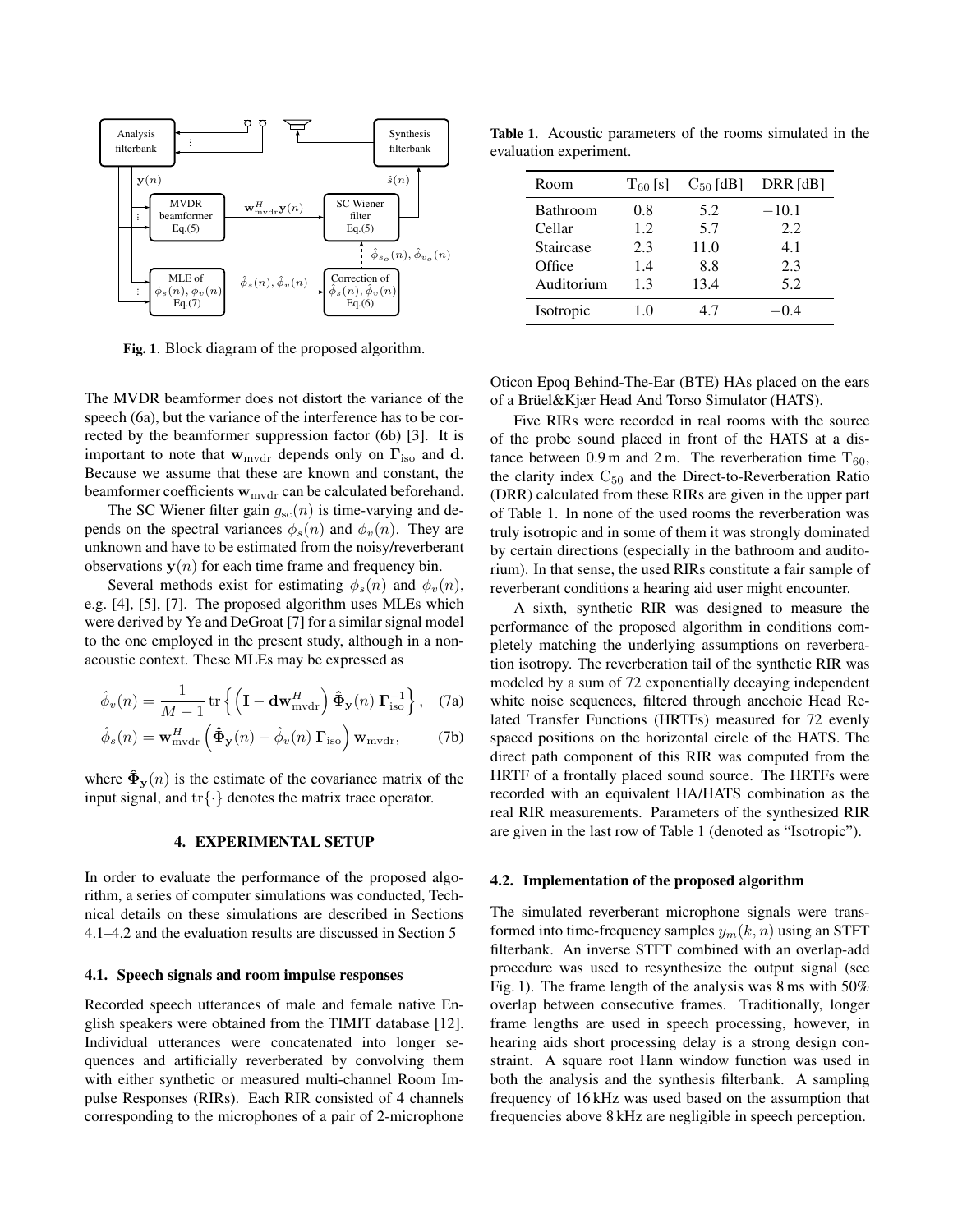In order to implement the algorithm with  $(5)$ ,  $(6)$ , and  $(7)$ ,  $\hat{\Phi}_{\mathbf{y}}(n)$ , d, and  $\Gamma_{\text{iso}}$  are needed. The input covariance matrix  $\mathbf{\Phi}_{\mathbf{y}}(n)$  was estimated from  $\mathbf{y}(n)$  using recursive averaging with a time constant of 40 ms.

For each reverberant condition a different steering vector d was calculated from the respective RIR truncated to the part containing only the direct path response. Vectors d were computed by discrete Fourier transformation of the truncated RIRs after appropriate zero-padding. In the synthetic reverberation condition, d was computed from the anechoic impulse response of the target direction.

The normalized covariance matrix of the isotropic sound field  $\Gamma_{\text{iso}}$  was modeled as

$$
\Gamma_{\rm iso} = \frac{1}{S} \sum_{s=1}^{S} \mathbf{d}_{\rm hrtf}(\alpha_s) \mathbf{d}_{\rm hrtf}^H(\alpha_s),\tag{8}
$$

where each relative transfer function vector  $\mathbf{d}_{\text{hrtf}}(\alpha_s)$  corresponded to the HRTF measured in an anechoic chamber for one of the azimuth angles  $\alpha_s \in \{5^\circ, 10^\circ, \dots, 360^\circ\}$  using the HA/HATS. In this way,  $\Gamma_{\text{iso}}$  represents the frequencydependent inter-microphone covariance matrix (up to a scalar multiplication) of a cylindrically isotropic sound field.

# 5. PERFORMANCE EVALUATION

The evaluation of the proposed algorithm was based on three objective performance measures: Speech-to-Reverberation Modulation energy Ratio (SRMR) [13], Frequency-Weighted Segmental SNR (FWSegSNR) [14] and Perceptual Evaluation of Speech Quality (PESQ) [14]. Their Matlab implementations were obtained from the 2014 Reverb Challenge [15] website. The evaluation results are presented in Fig. 2.

The three performance measures were calculated for: the unprocessed reverberant signal  $y_1(n)$ , the signal processed by the beamformer only  $(\mathbf{w}_{\text{mvdr}}^H \mathbf{y}(n))$ , and the reverberant signal enhanced by the full algorithm  $(\hat{s}(n))$  (see (5) and Fig. 1). The results calculated from these signals are denoted as "Input", "MVDR", and "MWF", respectively. The proposed algorithm was evaluated for two different microphone array configurations: 4-microphone (using both HAs), and 2-microphone (using only the left HA). In the 4-microphone case we assume that the signals are communicated between the two hearing aids instantly and without error.

The reference signal used to compute FWSegSNR and PESQ was the direct path speech signal  $s(n)$ . In case of the SRMR, which is a non-intrusive measure, the score of the reference signal was also computed and is presented in Fig. 2(b).

### 5.1. Discussion of results

For the simulations with synthetic isotropic reverberation (denoted as "Isotropic"), the proposed algorithm results in an increase of all considered performance measures. Both the



Fig. 2. (a) FWSegSNR, (b) SRMR and (c) PESQ scores of the reverberant ("Input"), and processed ("MVDR" and "MWF") signals for different reverberation conditions, and configurations of the microphone array.

MVDR beamformer and the SC Wiener filter stages of the algorithm contribute positively to that increase. Moreover, the 4-microphone configuration results in a better performance than the 2-microphone configuration. This is an indication, that the proposed method is able to use and benefit from the additional spatial information available in the 4-microphone setup, i.e. when two HAs are used.

In most simulations with RIRs measured in real rooms the increase in the performance measures was lower than in the synthetic isotropic reverberation condition. Nonetheless, in some cases the improvement was of similar magnitude (in the cellar, staircase, and office conditions). This suggests that the isotropic late reverberation model is sufficiently accurate in many real-world reverberant environments and can be used to effectively dereverberate the signal. The increase of the performance scores was smaller in simulations using the RIR of the auditorium, and even negative in the bathroom con